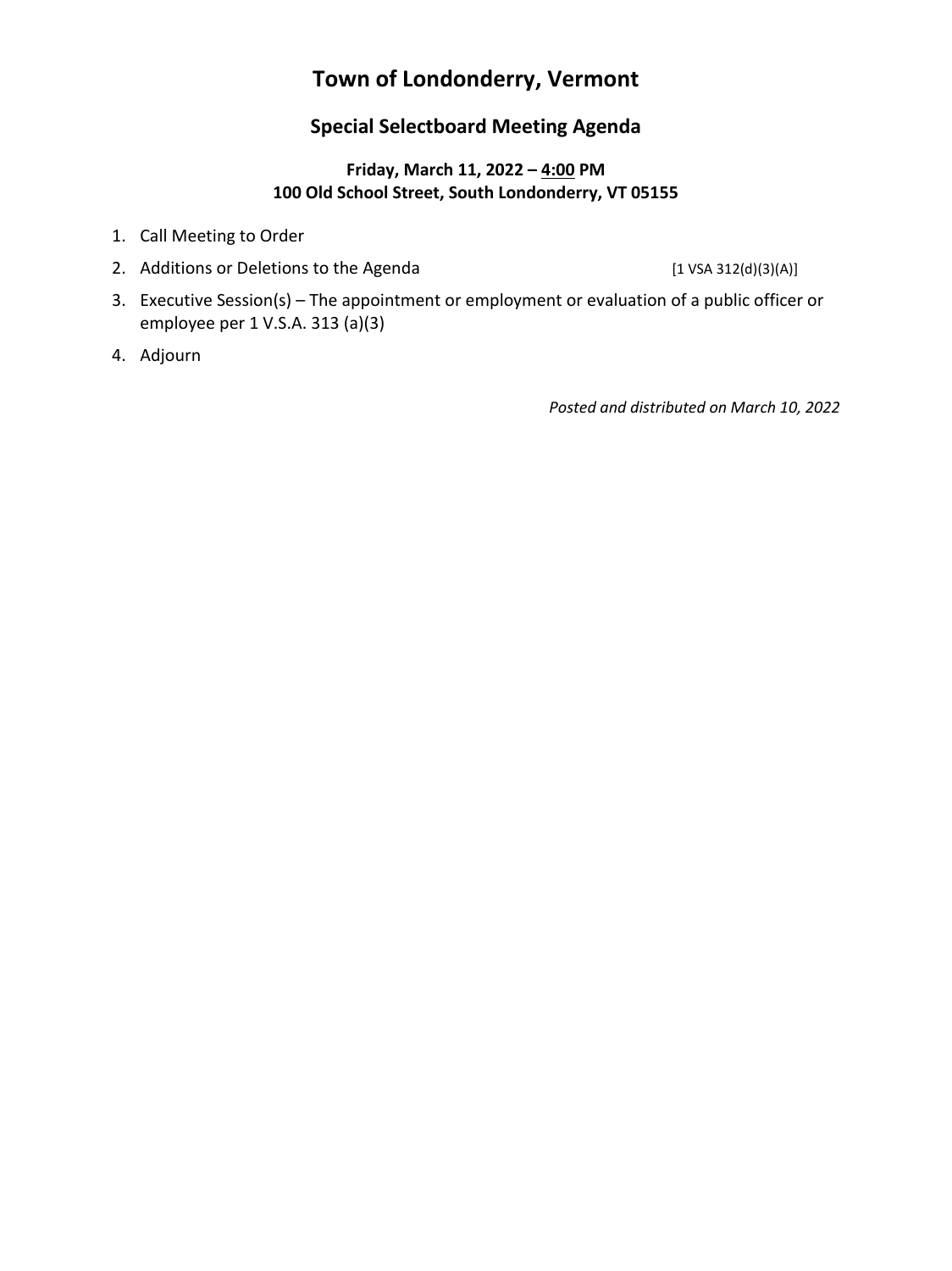### **Town of Londonderry, Vermont Selectboard Meeting Minutes Friday, March 11, 2022 Twitchell Building - 100 Old School Street, South Londonderry, VT**

**Board Members Present**: Thomas Cavanagh, Vincent Annunziata, Taylor Prouty, James Fleming and Melissa Brown.

#### **Board Members Absent:** None.

**Others in Attendance**: Town Officials – Town Administrator Shane O'Keefe, Highway Department employees Jeremy Peters and Austin Morse (4:45 PM). Others – None.

#### **1. Call meeting to order**

Thomas Cavanagh called the meeting to order at 4:00 PM.

#### **2.** Additions or deletions to the agenda  $\begin{bmatrix} 1 \text{ VSA } 312 \text{ (d)}(3) \text{ (A)} \end{bmatrix}$

None.

**3. Executive Session(s) – The appointment or employment or evaluation of a public officer or employee per 1 V.S.A. 313 (a)(3)**

*Taylor Prouty moved to enter executive session to consider the evaluation of a Town employee, pursuant to Title 1 V.S.A. Section 313(a)(3), and invite Shane O'Keefe and Jeremy Peters to attend the executive session at that time, and Austin Morse to attend later in the executive session, seconded by Vincent Annunziata. The motion passed unanimously.*

The Board entered executive session at 4:02 PM. Peters left at 4:44 PM and Morse entered the executive session at 4:45 PM. Morse left at 5:38 PM, and the Board came out of executive session at 6:10 PM.

*Vincent Annunziata moved to move to grant a paid leave of absence to Highway Department employee Jeremy Peters for the period March 9, 2022 through March 23, 2022, the latter date being his last day of Town employment, seconded by Melissa Brown. The motion passed unanimously.*

### **4. Adjourn**

*Vincent Annunziata moved to adjourn the meeting, seconded by Melissa Brown. The motion passed unanimously.*

The meeting adjourned at 6:11 PM. The next regular meeting of the Selectboard is scheduled for March 21, 2022.